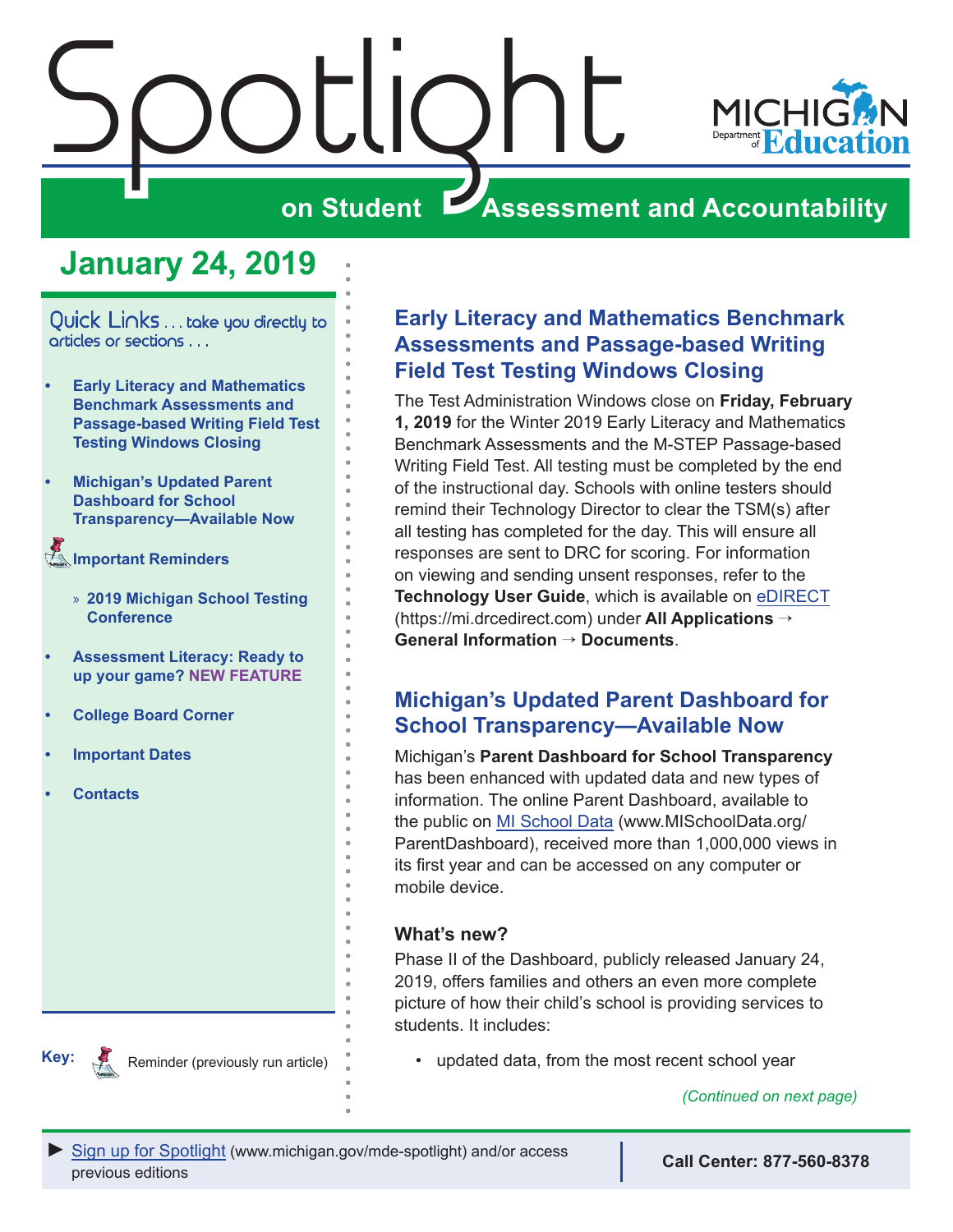## **on Student Assessment and Accountability** ootlic

- new metrics for students and staff
- school Services and Offerings—describing some of a school's unique "points of pride"
- enhanced school search and mapping functions
- ability to view the schools included in peer average calculations for each metric (by distance or characteristic)

#### **Engage, Share, and Post Parent Dashboard Information and Materials**

The Michigan Department of Education (MDE) has developed a set of [communications tools](http://www.michigan.gov/mde-parentdashboard) (http://www. michigan.gov/mde-parentdashboard) to help schools, districts, and organizations discuss and share the Dashboard with parents and the community.

- Invite parents and constituents to view a [PowerPoint presentation](http://www.michigan.gov/documents/mde/Parent_Dashboard_Presentation_for_School_Leaders_608479_7.pptx) you customize from the provided template.
- Customize a parent email, blog, or newsletter article using information provided in this [set of](http://www.michigan.gov/documents/mde/PD-TEMPLATE-all_messaging_608482_7.docx)  [templates.](http://www.michigan.gov/documents/mde/PD-TEMPLATE-all_messaging_608482_7.docx)
- Post the flyer near school offices, public computers, or distribute it to parents.
- Display the [Parent Dashboard badge](https://www.michigan.gov/images/mde/Parent-Dashboard-web_609929_7.gif) on your school webpage and link to your school's Dashboard overview page.

We appreciate your help in sharing the news and reminding parents regularly about this convenient and informative way to look at schools.

#### **Where does the data come from?**

Information in the Dashboard comes primarily from facts and data schools have already provided to the state, through data sets collected by MDE or CEPI (for MISchoolData.org). Information in the new School Services and Offerings feature, available from the school overview page, comes from two sources:

- Michigan Student Data System (MSDS) (data previously submitted)
- Education Entity Master (EEM) (data voluntarily submitted by schools)

Schools with missing or out-of-date information can update their EEM records at any time. New or corrected information will appear after the next regular Dashboard update (scheduled three times per year).

#### **Feedback Welcome**

Feedback on the Parent Dashboard is welcome. You can complete a brief survey while visiting the Parent Dashboard, or email feedback to [mde-ParentDashboard@michigan.gov](mailto:mde-ParentDashboard%40michigan.gov?subject=).



**Call Center: 877-560-8378** (select appropriate option) for assistance with assessment or accountability issues

January 24, 2019 **[Quick Links](#page-0-0) / [CB Corner](#page-4-1) / [Important Dates](#page-6-1) / [Contacts](#page-8-1)** 2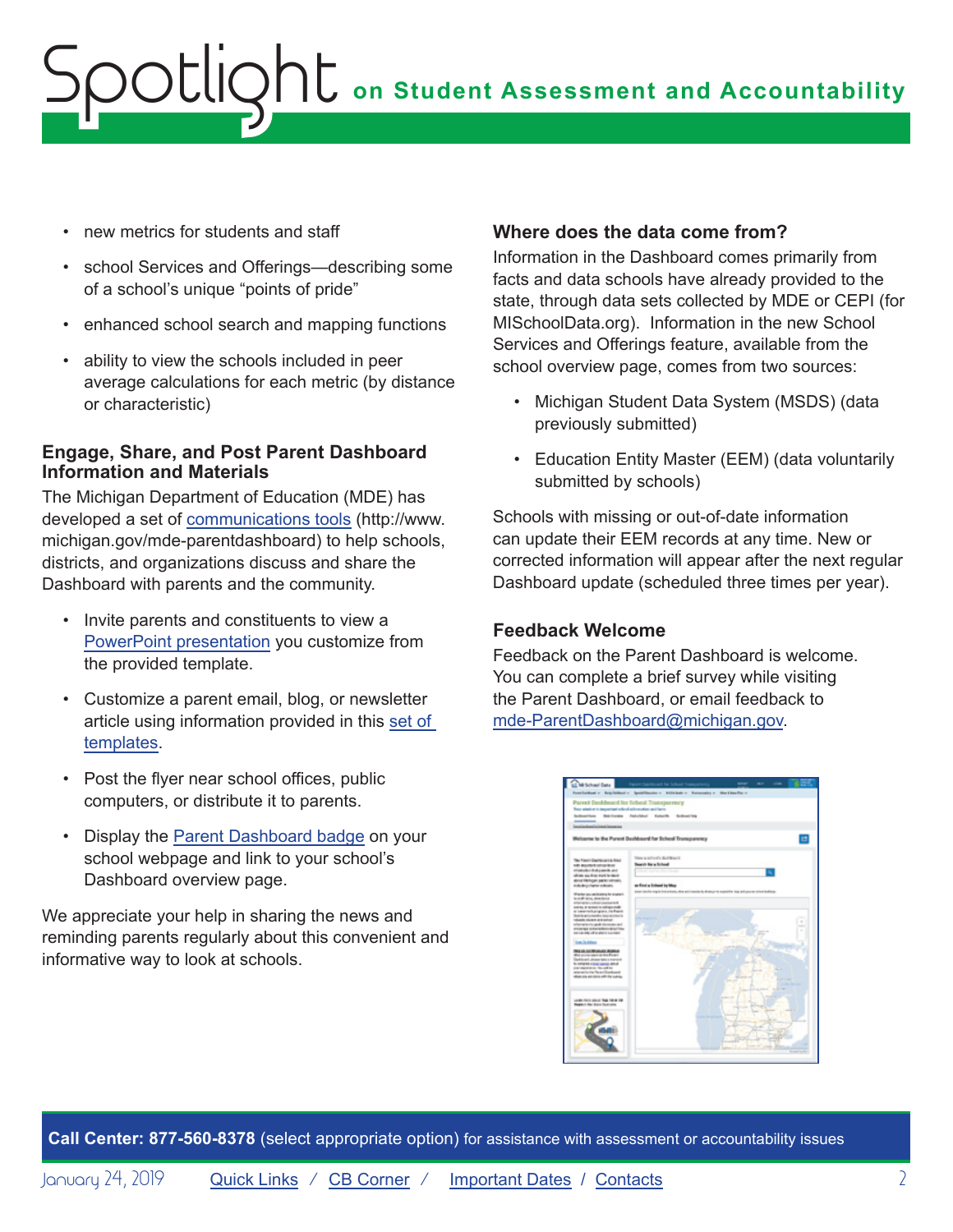## <span id="page-2-0"></span>Reminders **Important Reminders**

#### **2019 Michigan School Testing Conference**

The 2019 Michigan School Testing Conference (MSTC) will be held **February 12-14, 2019** at the Sheraton Ann Arbor Hotel in Ann Arbor, MI. The mission of MSTC is to provide educators with professional learning opportunities about assessment, as well as information on national, state, and local assessment programs and trends. The conference is unique in its match to the needs of Michigan educators, featuring examples of outstanding practices from local educators, as well as state- and nationallyrenowned experts in the field.

Conference workshops are offered on Tuesday, **February 12, 2019** from **8:30 – 11:45 AM** and **12:45 – 4:00 PM**, with registration beginning at 7:30 AM. A continental breakfast and light lunch will be offered to all conference workshop attendees.

The regular conference takes place on **Wednesday, February 13, 2019** and continues through **Thursday, February 14, 2019**. Keynote presenters include Nell Duke (University of Michigan), Andy Middlestead (MDE), Guadalupe Valdes (Stanford), and Dean Elizabeth Moje (University of Michigan). Registration includes continental breakfast and lunch on both days.

For conference program information and registration, go to the [MSTC online registration site](http://gomasa.org/events/mstc2019/1549958400/1550160900/) (http://gomasa. org/events/mstc2019/1549958400/1550160900/).

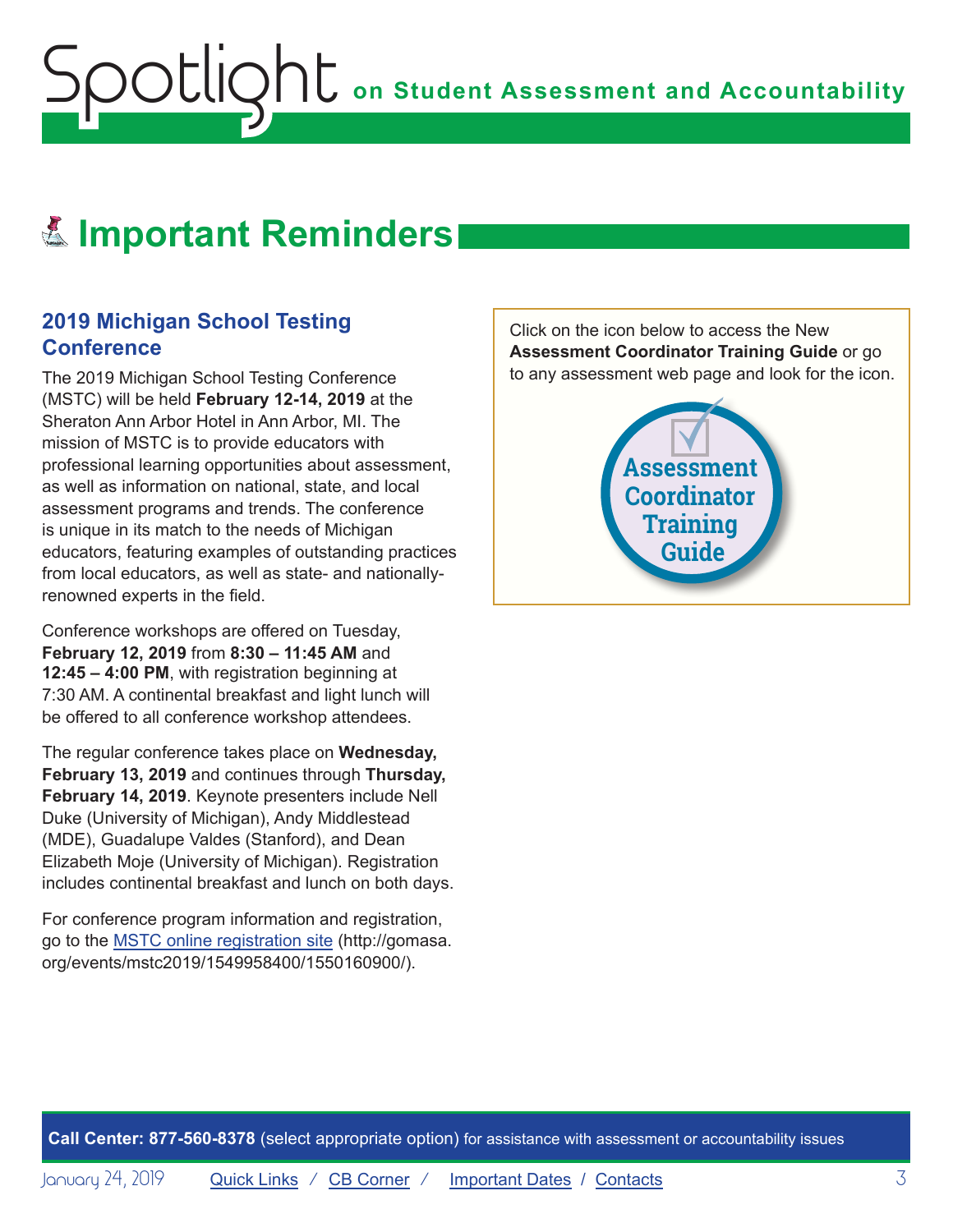# **on Student Assessment and Accountability**

#### **Assessment Literacy: Ready to up your game?**

<span id="page-3-0"></span>ootlic

**Call Center:** Summatrix etc.) In the Micharation with the Micharation will assign that is best appropriate the state of second to the state approximation of the State Board of the State Board of the State Board on Assessm The Office of Educational Assessment and Accountability (OEAA) is excited to introduce a new Spotlight feature, **Focus on Assessment Literacy**. Starting in February, this feature will highlight important areas of assessment literacy for educators on the topics such as validity, reliability, fairness, and score reporting across the differing assessment types (formative, interim, summative, etc.). In collaboration with the Michigan Assessment Consortium (MAC) we hope to enhance Michigan educators' knowledge base to help inform the important decisionmaking that is based on assessment data. All information will align to Michigan's Assessment Literacy Standards, which were developed by the MAC and endorsed by the State Board of Education in May 2016.

These regular features will provide educators with introductory information on a single topic, along with additional resources to share with colleagues or use to deepen their learning. Additionally, educators will also be encouraged to take some form of learning action to further support the use of this assessment literacy knowledge.

Watch for the first Focus on Assessment Literacy feature in February, and share in our efforts to help Michigan K-12 educators gain expertise about assessment purposes and uses. Meanwhile, explore [Michigan's Assessment Literacy Standards](http://www.michiganassessmentconsortium.org/assessment-literacy-standards) (www. michiganassessmentconsortium.org/assessment-literacy-standards).

#### Formative

Interim Summative

#### **Resources**

• [Michigan's Assessment Literacy Standards](http://www.michiganassessmentconsortium.org/assessment-literacy-standards ) (www.michiganassessmentconsortium.org/assessmentliteracy-standards)

The standards, developed by the MAC and endorsed by the Michigan State Board of Education in 2016, provide a common framework to assist K-12 educators, students, families, and policymakers in becoming more knowledgeable about assessment purposes and uses.

• [About the Michigan Assessment Consortium](https://www.michiganassessmentconsortium.org/about)  (https://www.michiganassessmentconsortium.org/about) Learn more about the MDE's collaborator on this project.

#### **Put Into Practice**

- 1. Watch for the "Focus on Assessment Literacy" features in upcoming issues of Spotlight.
- 2. Think about who else in your professional circle could benefit by becoming more "assessment literate" and plan to share these features with them.
- 3. Reflect on the learning and support that has prepared you for your role in educating students. How much of that learning focused on student assessment?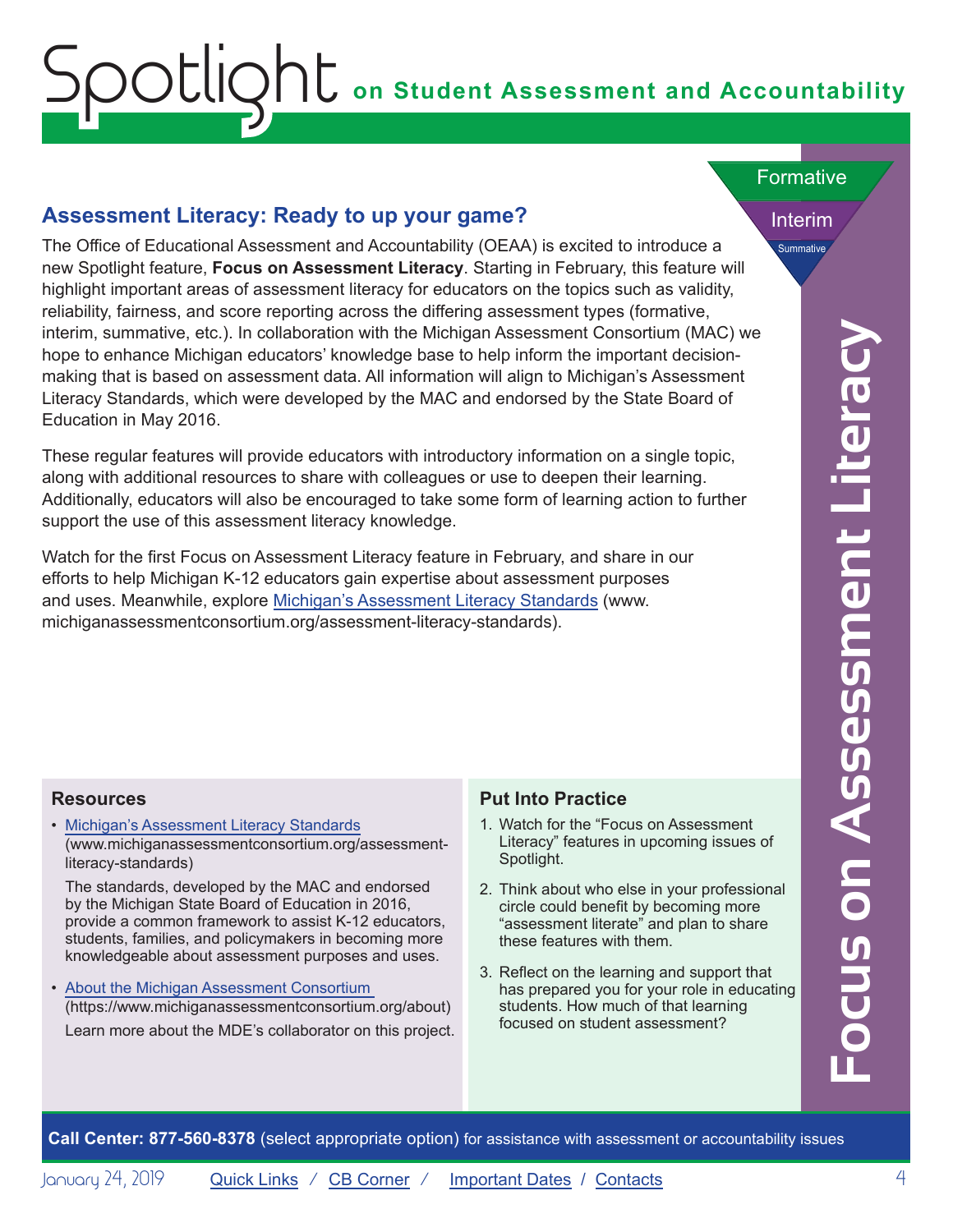## <span id="page-4-1"></span>College Board Corner

<span id="page-4-0"></span>Spotlight

 *Information on SAT*™*, PSAT 8/9*™*, and PSAT10*™ *provided by the College Board*

#### **Questions about Spring PSAT 8/9, PSAT 10, or SAT?**

- call the Michigan Educator Hotline: 866-870-3127 (select Option 1)
- email [michiganadministratorsupport@](mailto:michiganadministratorsupport%40collegeboard.org?subject=) [collegeboard.org](mailto:michiganadministratorsupport%40collegeboard.org?subject=)

#### **Pre-ID Window Open**

Test materials and Pre-ID labels for the SAT with Essay, PSAT 10, and PSAT 8/9 will be based on the number of students pre-identified in the OEAA Secure Site by **February 13, 2019 at 5:00 PM**. For information on the Pre-ID process, refer to the [December 13, 2018 Spotlight Newsletter](https://www.michigan.gov/documents/mde/Spotlight_12-13-18_640839_7.pdf) (www. michigan.gov/mde-spotlight).

#### **State-Allowed Accommodations Window Open**

Requests for state-allowed accommodations (recommended for 8th graders) can now be entered in the Services for Students with Disabilities (SSD) online system. Once logged into [SSD Online](https://www.collegeboard.org/students-with-disabilities/ssd-online) (https://www.collegeboard. org/students-with-disabilities/ssd-online), SSD coordinators should click the link that says, "Go to State-Allowed Accommodations Dashboard" and enter student information. Requests will be approved automatically, and no documentation will be required. The deadline for entering requests is **February 19, 2019**.

#### **English Learners Extended Time**

The window to request 50% extended time for English Learners is **now open**. SSD coordinators will now see a link on their SSD Dashboard that says, "Go to English Learner Supports Dashboard". Once this link is selected, enter student demographic information and submit for automatic approval. Refer to the [Implementation](https://collegereadiness.collegeboard.org/pdf/mi-coordinator-implementation-handbook.pdf)  [Handbook](https://collegereadiness.collegeboard.org/pdf/mi-coordinator-implementation-handbook.pdf) (https://collegereadiness.collegeboard. org/pdf/mi-coordinator-implementation-handbook. pdf) for more information on the available English Learner supports.

### **Michigan Testing Manuals**

Michigan-specific testing manuals will soon be available for the SAT with Essay, PSAT 10, and PSAT 8/9. There are three SAT manuals, one PSAT 10 manual, and one PSAT 8/9 manual. Descriptions and links to the manuals are in the table on the following page.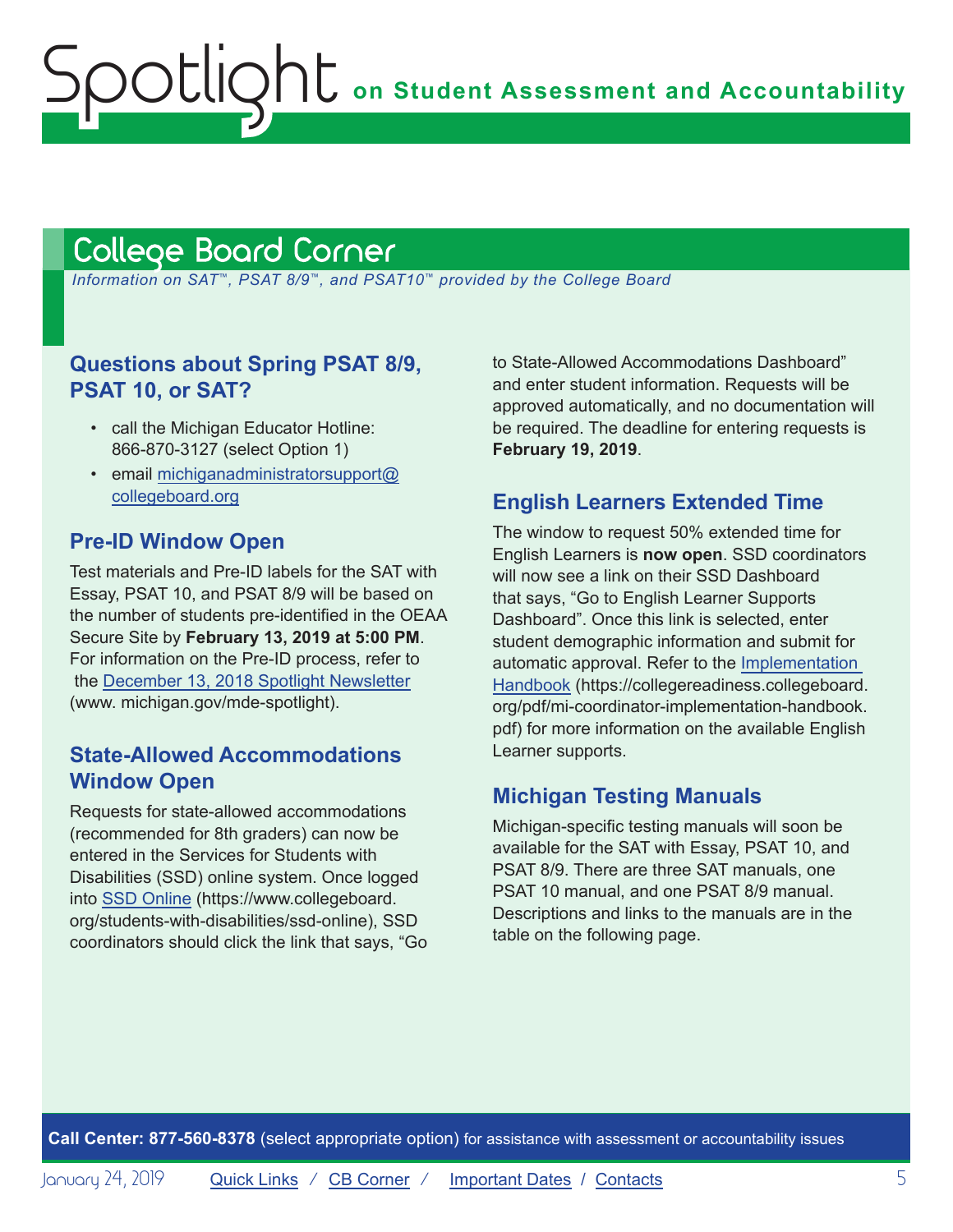| <b>Manual Title</b>                                             | <b>What's Inside</b>                                                                                                                                                                                                                      |
|-----------------------------------------------------------------|-------------------------------------------------------------------------------------------------------------------------------------------------------------------------------------------------------------------------------------------|
| <b>SAT School Day</b><br><b>Coordinator Manual*</b>             | Used by the SAT test coordinator, gives complete instructions for<br>preparing your school and staff for SAT with Essay testing                                                                                                           |
| <b>SAT School Day Standard</b><br><b>Testing Manual*</b>        | Used by the proctor, gives instructions for testing students using purple<br>test books who are testing without accommodations, and students testing<br>with accommodations who are required to test on the initial test day              |
| <b>SAT School Day</b><br><b>Accommodated Testing</b><br>Manual* | Used by the proctor, gives instructions for testing students using blue<br>books who are eligible to test in the accommodated testing window                                                                                              |
| <b>PSAT 10 Coordinator**</b><br><b>Manual</b>                   | Used by the PSAT 10 test coordinator and proctor, gives complete<br>instructions for preparing your school and staff for PSAT 10 testing,<br>including for proctors testing students with or without accommodations                       |
| <b>PSAT 8/9 Coordinator</b><br>Manual**                         | Used by PSAT 8/9 for grades 8 and 9 test coordinators and proctors,<br>gives complete instructions for preparing your school and staff for<br>PSAT 8/9 testing, including for proctors testing students with or without<br>accommodations |

\* Currently posted on the [MME web page](www.michigan.gov/mme) (www.michigan.gov/mme).

\*\* Available in early February on the [MME web page](www.michigan.gov/mme) (www.michigan.gov/mme).

## **Coming Soon**

- Coordinator planning kits will arrive the week of **February 18, 2019**
- Mandatory coordinator training will be available the week of **February 25, 2019**
- PSAT manuals will be posted by early February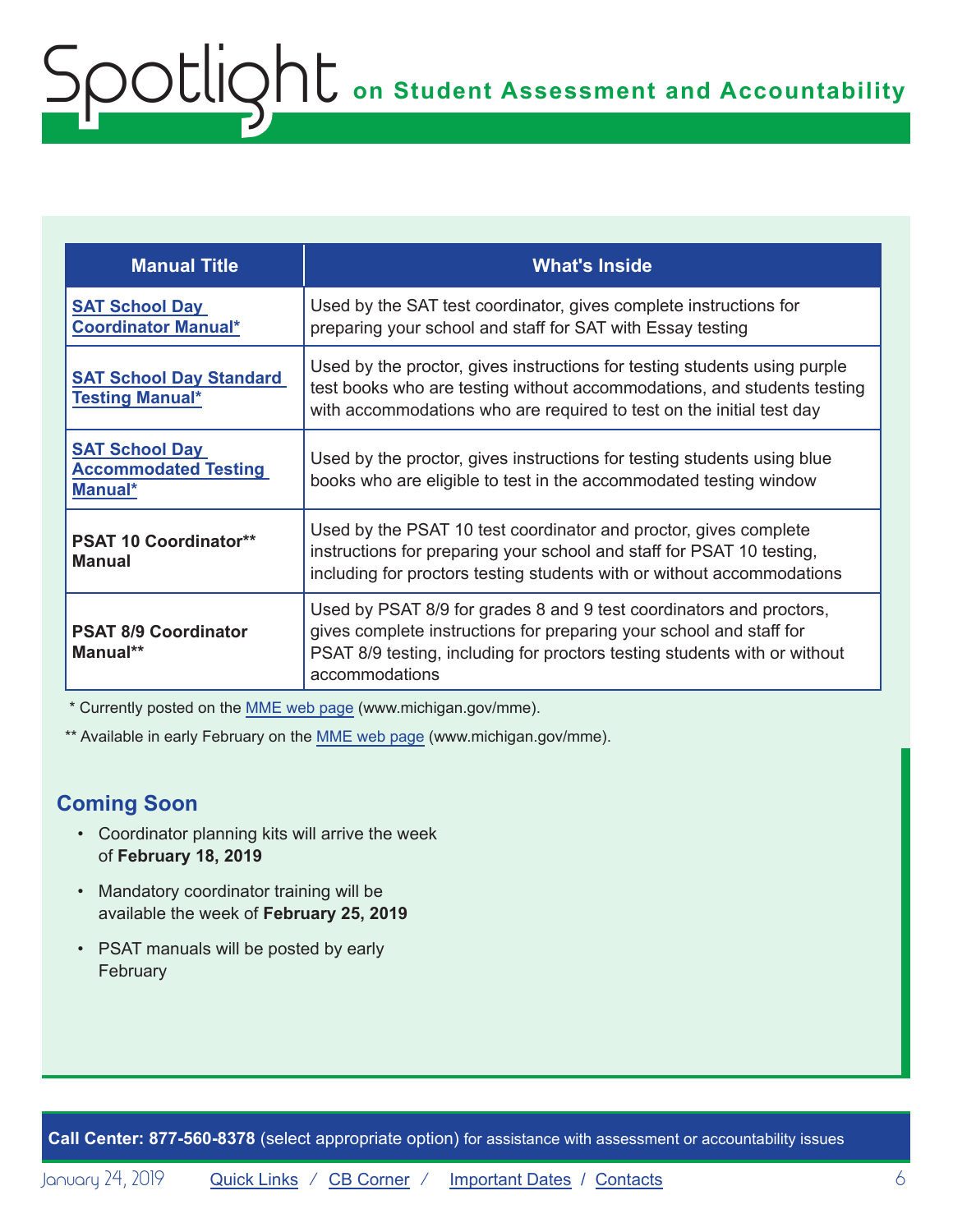## <span id="page-6-0"></span>**ONE** on Student Assessment and Accountability potlic

## <span id="page-6-1"></span>**Important Dates**

## **Approaching Deadlines!**

#### **Now – January 25, 2019:**

• Window for **WIDA** Test Exceptions and False EL Applications **CLOSES**

#### **Thursday, January 31, 2019**

• Winter 2019 Pre-ID window **CLOSES** for the **Early Literacy and Mathematics Benchmark Assessments** and **M-STEP Passage-based Writing Field Test**

#### **Friday, February 1, 2109:**

• **Early Literacy and Mathematics Benchmark Assessments** and **M-STEP Passage-based Writing Field Test** – Test Administration Windows **CLOSE**

## **Coming Next Week . . .**

#### **Tuesday, January 29, 2019:**

• **WIDA** test materials arrive in districts

## **January 2019**

#### **Early Literacy and Mathematics, M-STEP, and MI-Access**

#### **Now – February 25, 2019:**

• Pre-ID and Online Test Sessions in the OEAA Secure Site for **M-STEP** and **MI-Access**

#### **Now – March 7, 2019:**

• Alternate INSIGHT Availability requests for schools with regular instructional hours after 4:00 PM that plan to schedule **M-STEP** or **MI-Access** test sessions to extend beyond 4:00 PM. [Submit request](https://baameap.wufoo.com/forms/alternate-insight-availability-request-zsjan7c1lla3h2/) (https://baameap.wufoo. com/forms/alternate-insight-availability-requestzsjan7c1lla3h2/).

#### **Now – May 24, 2019:**

• Off-Site Test Administration request window for individual students, such as homebound or students expelled with services, for **M-STEP, MI-Access,** and **Early Literacy and Mathematics Benchmark Assessments**

#### **WIDA**

#### **Now – March 22, 2019:**

• Off-Site Test Administration request window for individual students, such as homebound or students expelled with services, for **WIDA**

#### **Now – March 22, 2019:**

• Window for Test Setup in **WIDA** AMS

#### **M-STEP, SAT, PSAT, ACT WorkKeys, and MI-Access**

#### **Now – February 13, 2019:**

• Pre-ID for barcode labels and Materials Order window for **M-STEP**, **SAT**, **PSAT**, **ACT WorkKeys**, and **MI-Access**

*(Continued on next page)*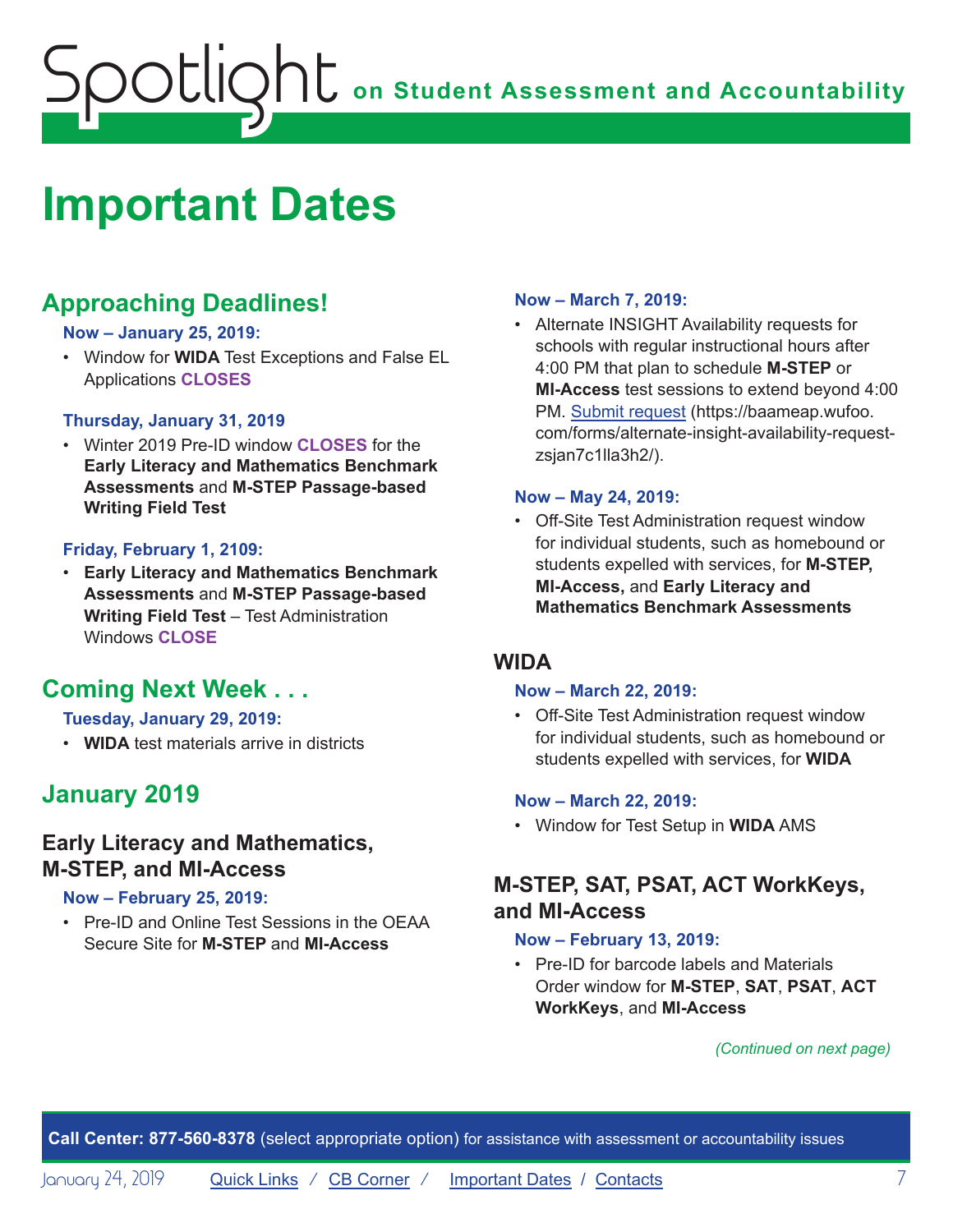## **On Student Assessment and Accountability** ootlic

## **SAT and PSAT**

#### **Now – February 19, 2019:**

• Window to apply for state-allowed accommodations for **SAT with Essay**, **PSAT 10**, **PSAT 8/9**

#### **January 25, 2019 – February 19, 2019:**

• Window to identify English Learners for 50% extended time for **SAT with Essay**, **PSAT 10**, and **PSAT 8/9**

### **ACT WorkKeys**

#### **Now – January 25, 2019:**

• Receive **ACT WorkKeys** training packet

#### **Now – April 19, 2019:**

- Off-Site Test Administration request window for individual students, such as homebound or students expelled with services, for **ACT WorkKeys**
- •

## **February 2019**

### **Early Literacy and Mathematics**

#### **February 4 – February 25, 2019:**

• Pre-ID and Online Test Sessions in the OEAA Secure Site for **Spring Early Literacy and Mathematics Benchmark Assessments**

#### **WIDA**

#### **February 4 – March 22, 2019:**

• **WIDA ACCESS for ELLs** and **WIDA Alternate ACCESS for ELLs** Test Administration Window

### **ACT WorkKeys**

#### **Tuesday, February 5, 2019, 10:00–11:00 AM:**

• **ACT WorkKeys Q&A Session –** [Register](https://event.on24.com/wcc/r/1865112/04230801349FDEAB24CD65D4FB2104BD) (https://event.on24.com/wcc/r/1865112/04230801 349FDEAB24CD65D4FB2104BD)

## **SAT and PSAT**

#### **February 19, 2019:**

• Deadline to apply for College Boardapproved accommodations and state-allowed accommodations for **SAT with Essay**, **PSAT 10**, and **PSAT 8/9**

#### **February 26, 2019:**

• Mandatory coordinator training is available for **SAT with Essay**, **PSAT 10**, and **PSAT 8/9**

## **March 2019**

### **ACT WorkKeys**

#### **Tuesday, March 19, 2019, 3:30–4:30 PM:**

• **ACT WorkKeys Q&A Session –** [Register](https://event.on24.com/wcc/r/1865113/9AB75EE59E7C30D14F6B8B094D9374CF) (https://event.on24.com/wcc/r/1865113/9AB75EE 59E7C30D14F6B8B094D9374CF)